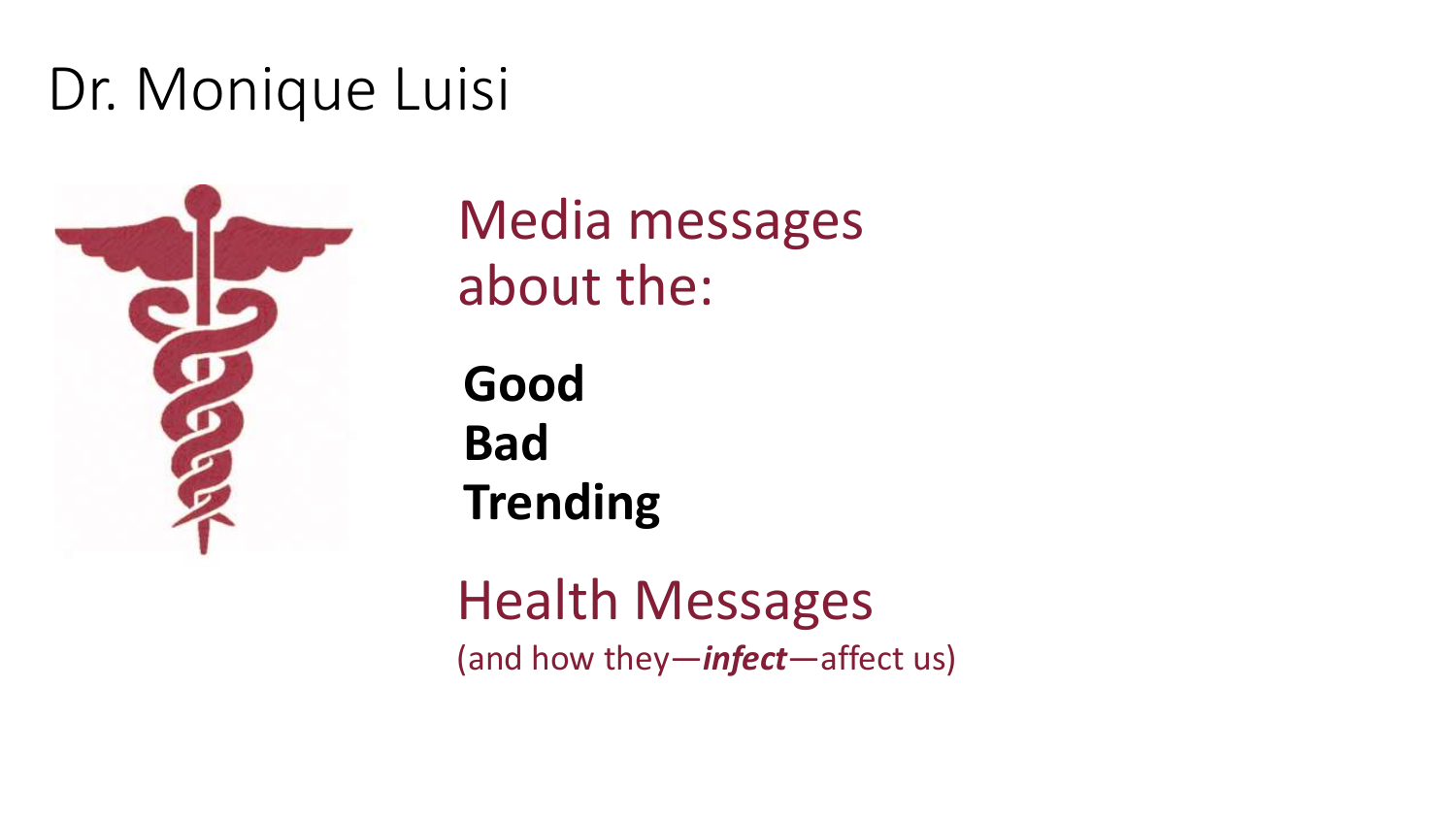### Who is this person?

Monique Luisi, Ph.D. **Missouri School of Journalism**

- PHD from **University of Kansas**
- MA from **University of South Dakota**
- BA from **University of Maryland**
- Focus area: **health communication**
	- Media, disease perception, misinformation

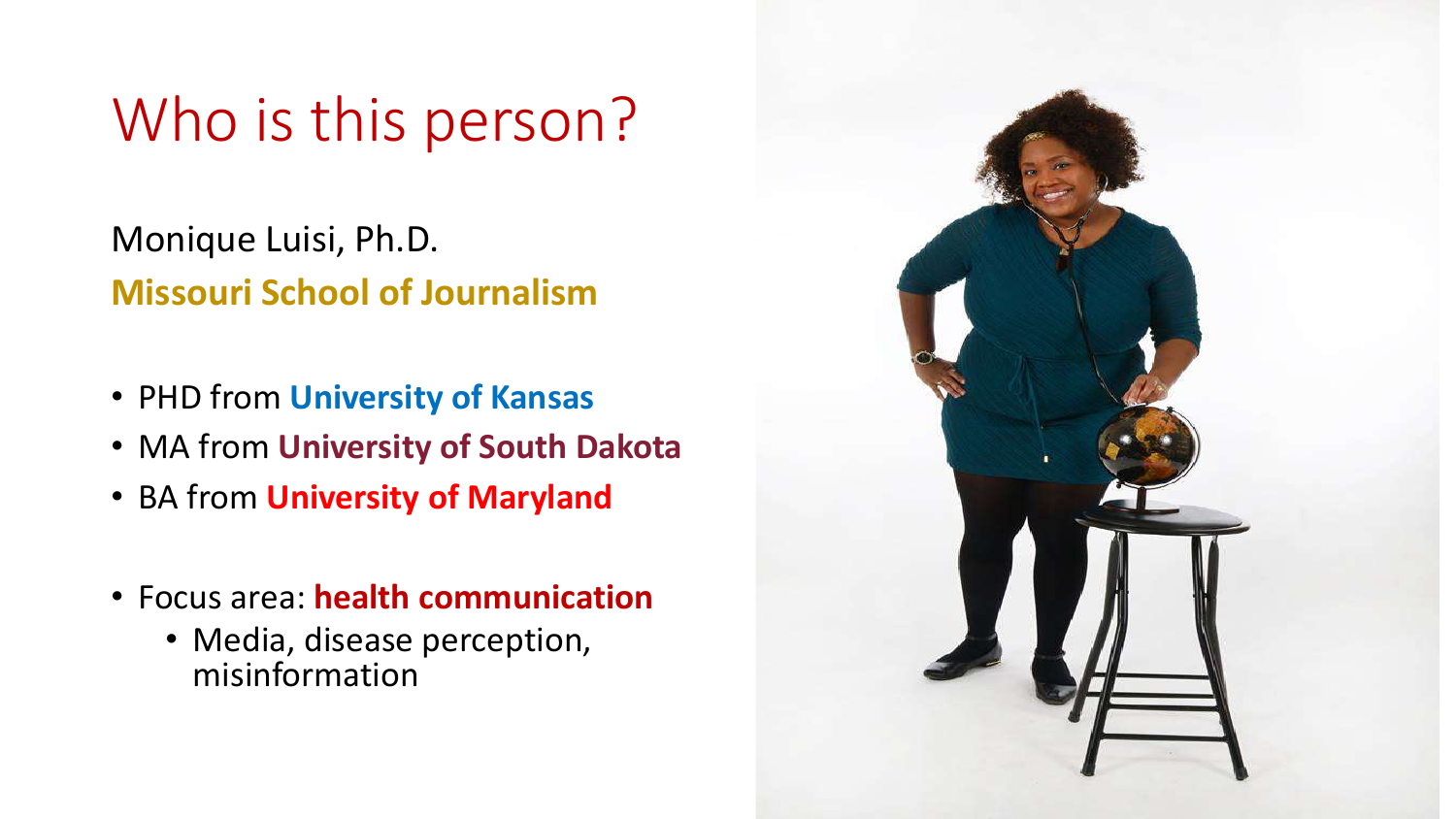HPV vaccination rates are low, especially in Kansas and Missouri, and cancer experts are alarmed

#### By Lisa Gutierrez

lgutierrez@kcstar.com

FEBRUARY 17, 2016 13:50 PM, UPDATED FEBRUARY 19, 2016 09:33 PM.



The HPV vaccine is recommended for girls and boys starting at ages 11 to 12. But in state-by-state comparisons, children in Kansas and Missouri rank at or near the bottom of the list, IGHN ANIS THE ASSOCIATED PRESS

The University of Kansas Cancer Center recently joined nearly 70 other cancer centers across the country to sound an alarm about the HPV vaccine.

Many children still are not getting the recommended vaccine for human papillomavirus, which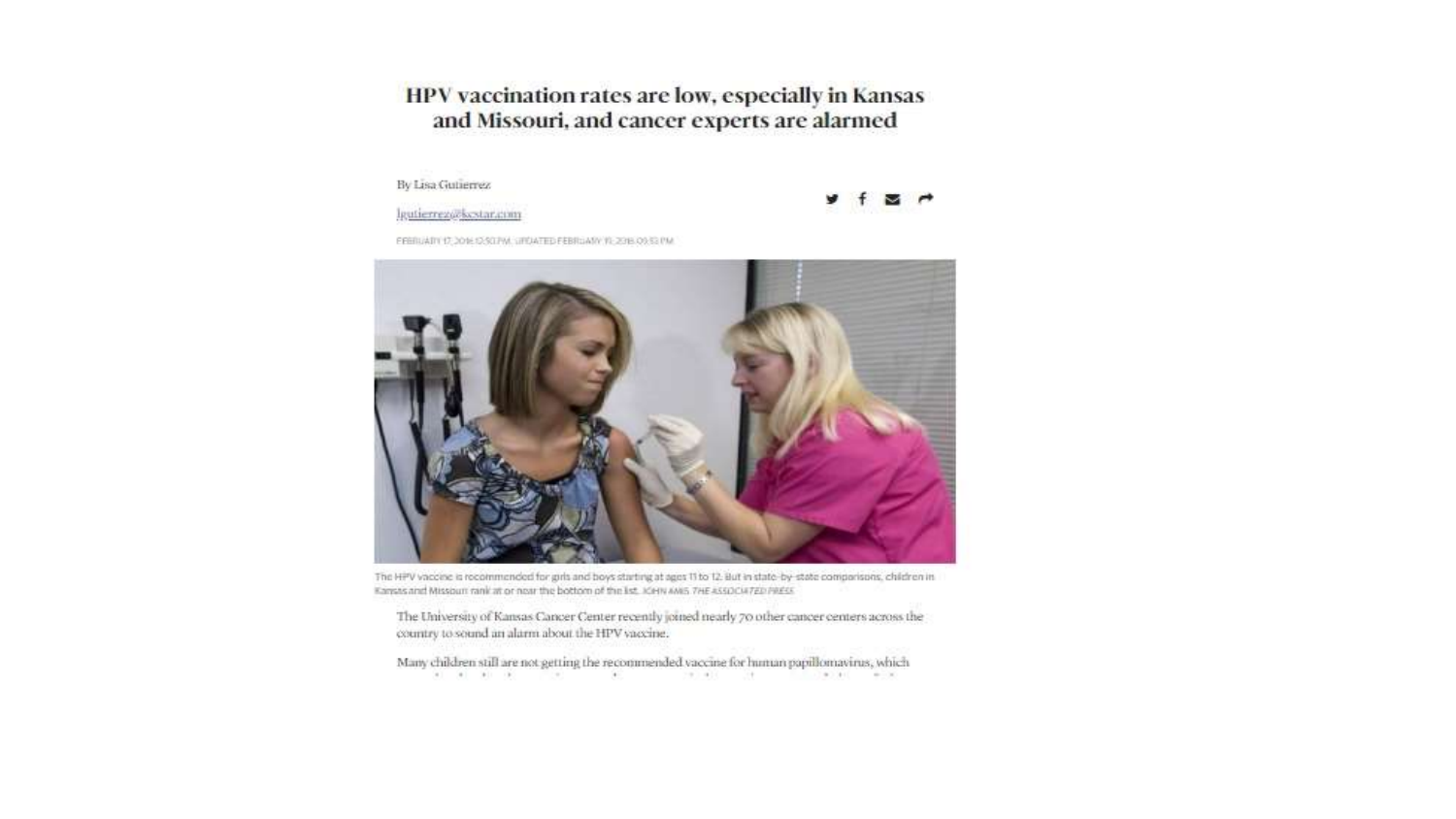





#### CHALLENGES WITH VACCINATION RATES

MISINFORMATION ON SOCIAL MEDIA

WHAT CAN SOCIAL MEDIA DO FOR US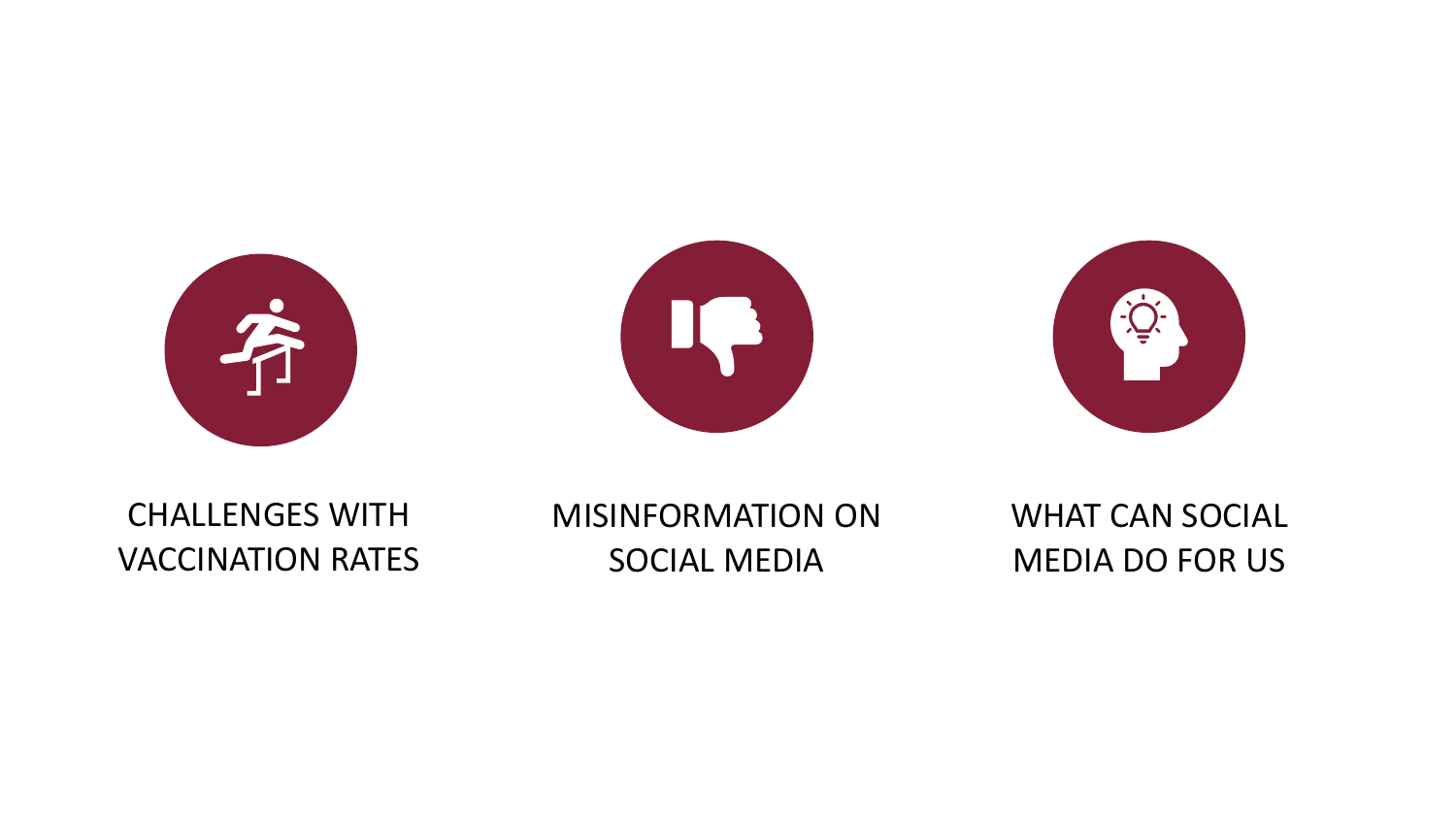## CHALLENGES WITH VACCINATION RATES

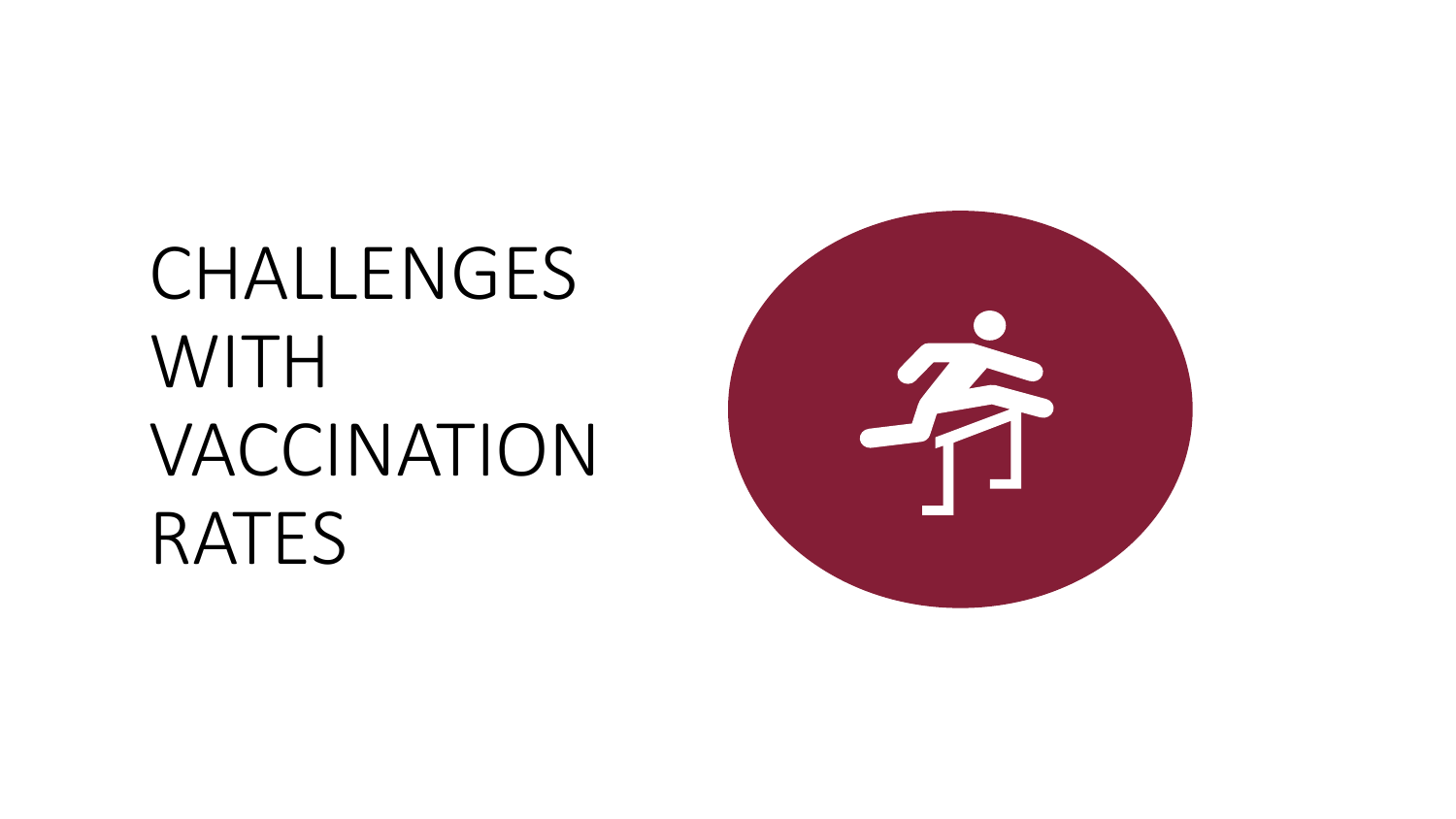# MISINFORMATION ON SOCIAL MEDIA

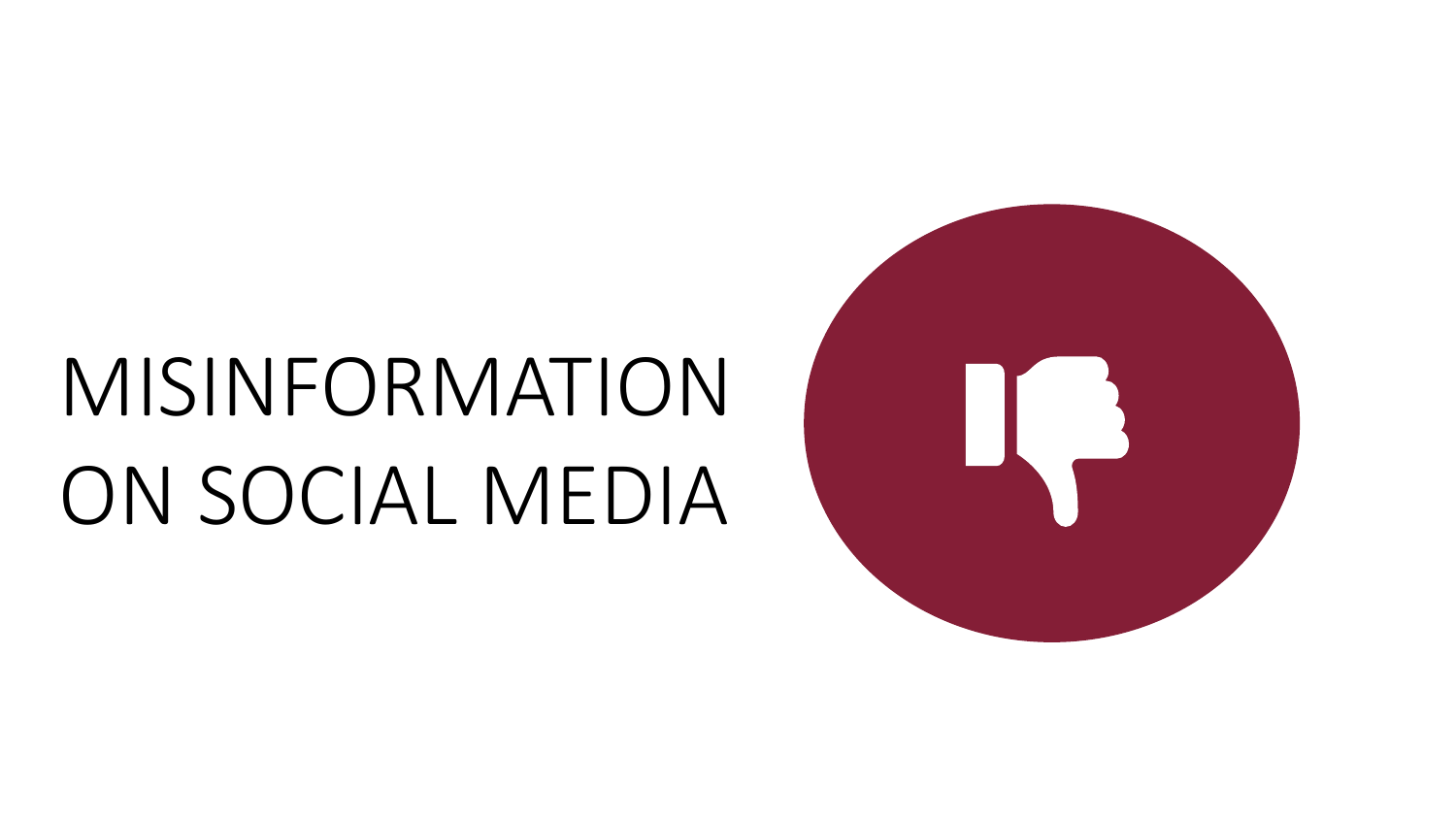#### HPV Vaccine

2006 (4vHPV)

2009 (2vHPV)

2014 (9vHPV)

Centers for Disease Control and Prevention **(CDC)**

- 11- and 12-year old's (as early as 9)

- 2 doses; 15 years+ 3 doses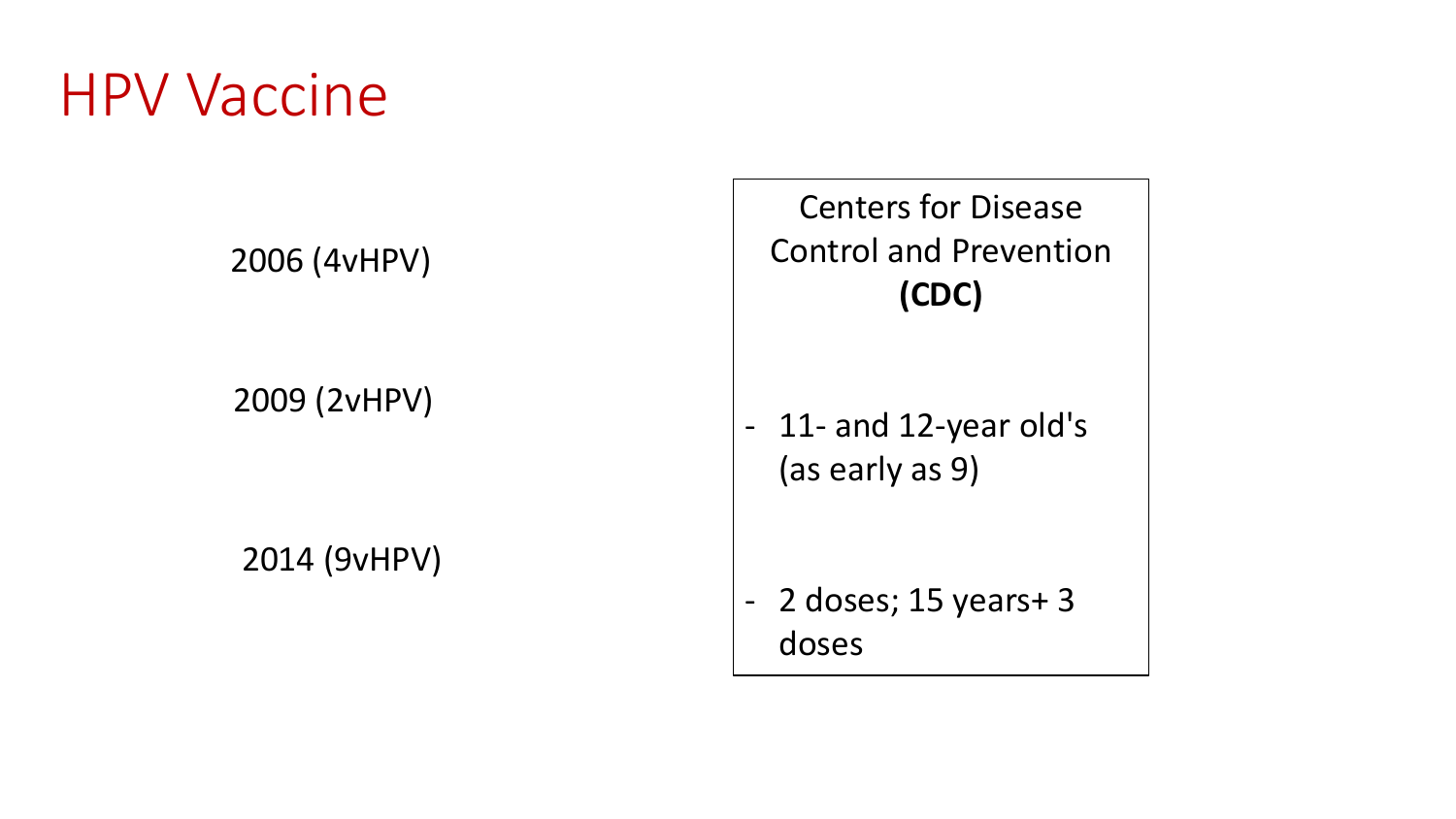Kansan Guardian Perceptions of HPV and the HPV Vaccine and the Role of Social Media (Kansas Journal of Medicine, Luisi, 2020)

- HPV awareness is high
- HPV cancer threat is taken seriously
- Kansas parents who had reported **seeing information on social media** about the HPV vaccine were significantly more likely to perceive that the **HPV vaccine could kill their child** than those who had not seen information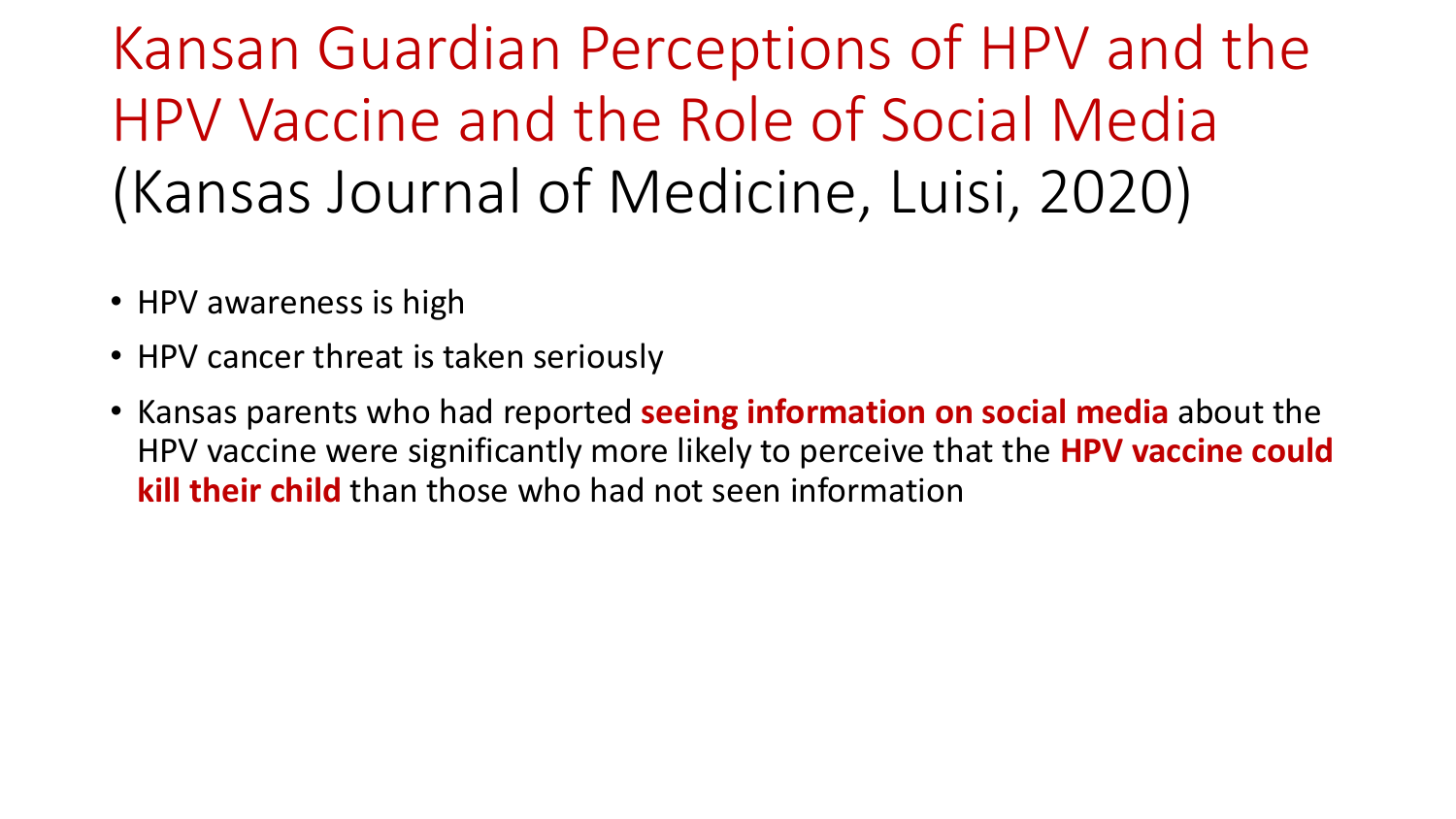### Why Facebook?

- 1) I am a millennial who uses Facebook a lot. I couldn't help but notice how the anti-vaccination movement was outspoken in this space.
- 2) Empirically, Facebook is consistently one of the most popular among U.S. adults 18 years of age and older (Greenwood, Perrin, & Duggan, 2016).
- 3) Launched in 2004 (Facebook, 2019), Facebook predates the availability of the HPV vaccine (U.S. Food and Drug Administration, 2006).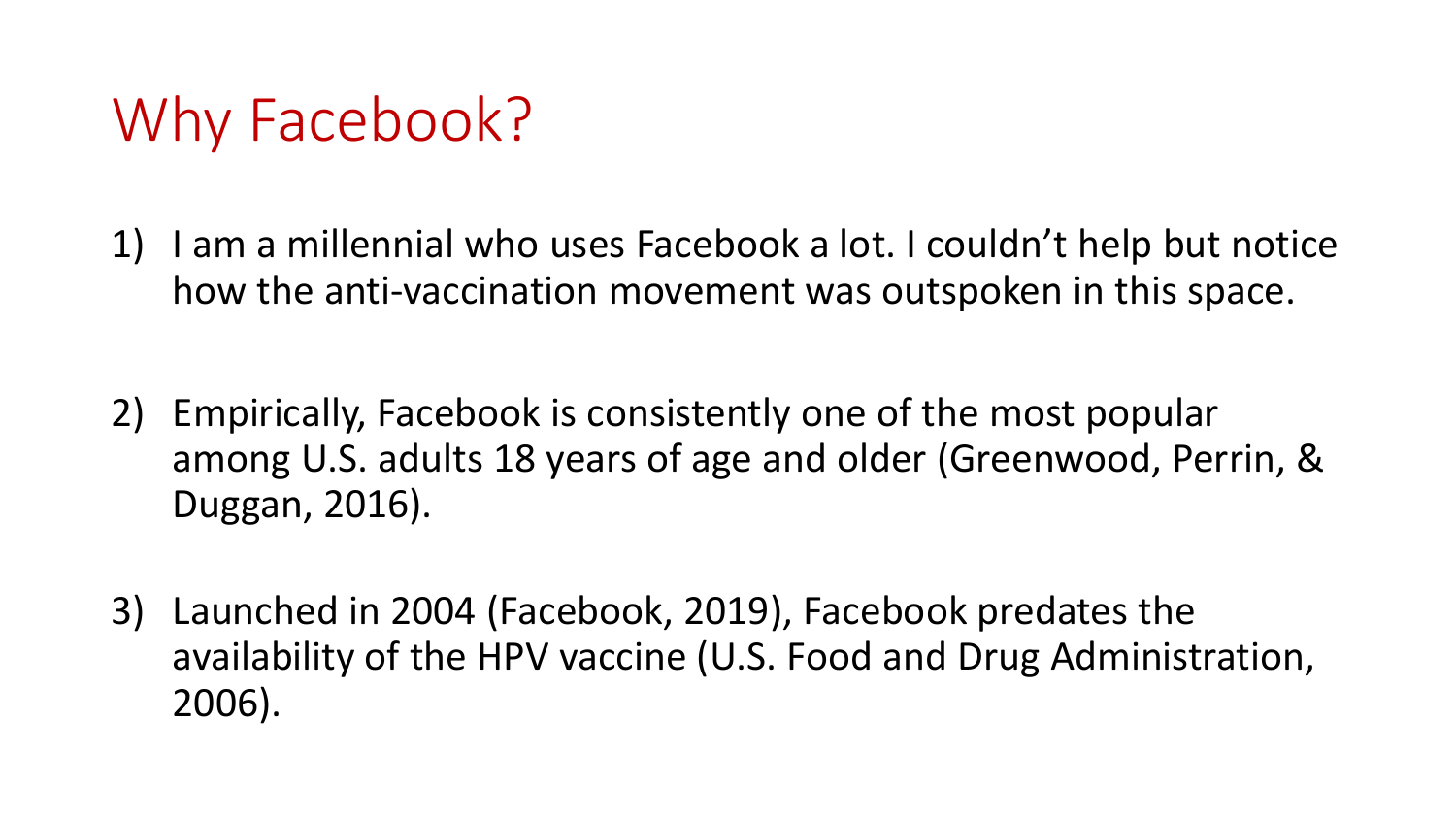## From bad to worse: The representation of the HPV vaccine Facebook (Vaccine, Luisi 2020)

| <b>Engagement</b><br><b>Type</b> | Range   | <b>Median</b> | <b>Mean</b> | <b>Standard deviation</b> |
|----------------------------------|---------|---------------|-------------|---------------------------|
| Reactions                        | 11,000  | 0.00          | 30.24       | 305.19                    |
| Comments                         | 6,100   | 0.00          | 7.42        | 136.45                    |
| <b>Shares</b>                    | 329,000 | 0.00          | 184.89      | 7086.64                   |

| <b>Tone towards HPV vaccine</b> |                    |                 |  |  |  |
|---------------------------------|--------------------|-----------------|--|--|--|
| Negative: n (%)                 | Neutral: $n$ $%$ ) | Positive: n (%) |  |  |  |
| 2,929(45.0)                     | 1,645(25.3)        | 1,932(29.7)     |  |  |  |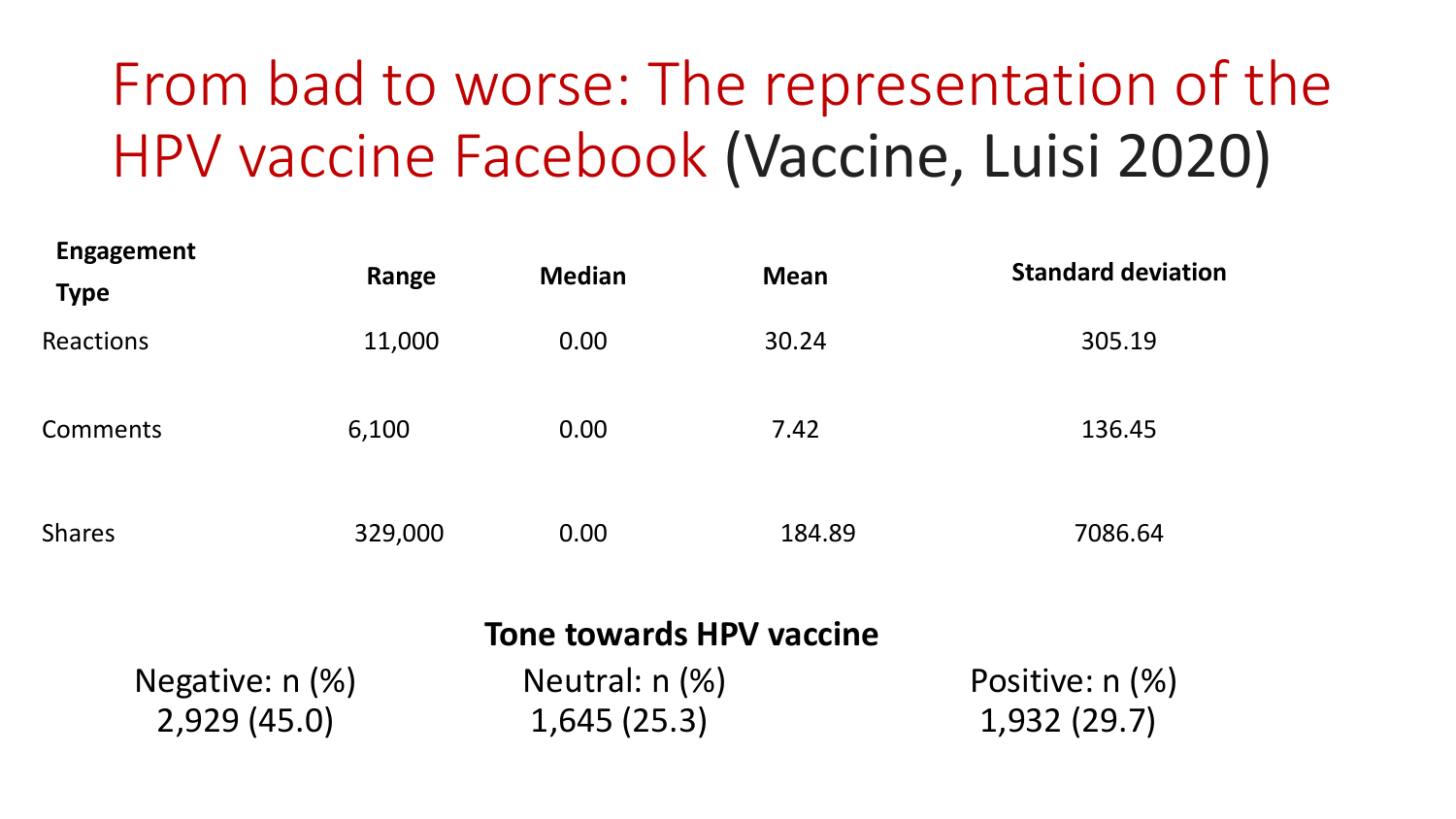#### • There were also significant relationships between tone and types of engagement; **posts more negative in tone had an increased number of reactions, comments, and shares**

• By year (2007-2015), momentum when looking at HPV infection susceptibility, HPV infection severity, HPV vaccine benefits, cues to get the HPV vaccination, **barriers to HPV vaccination, cues to avoid HPV vaccination,** and **negative tone towards the HPV vaccine**.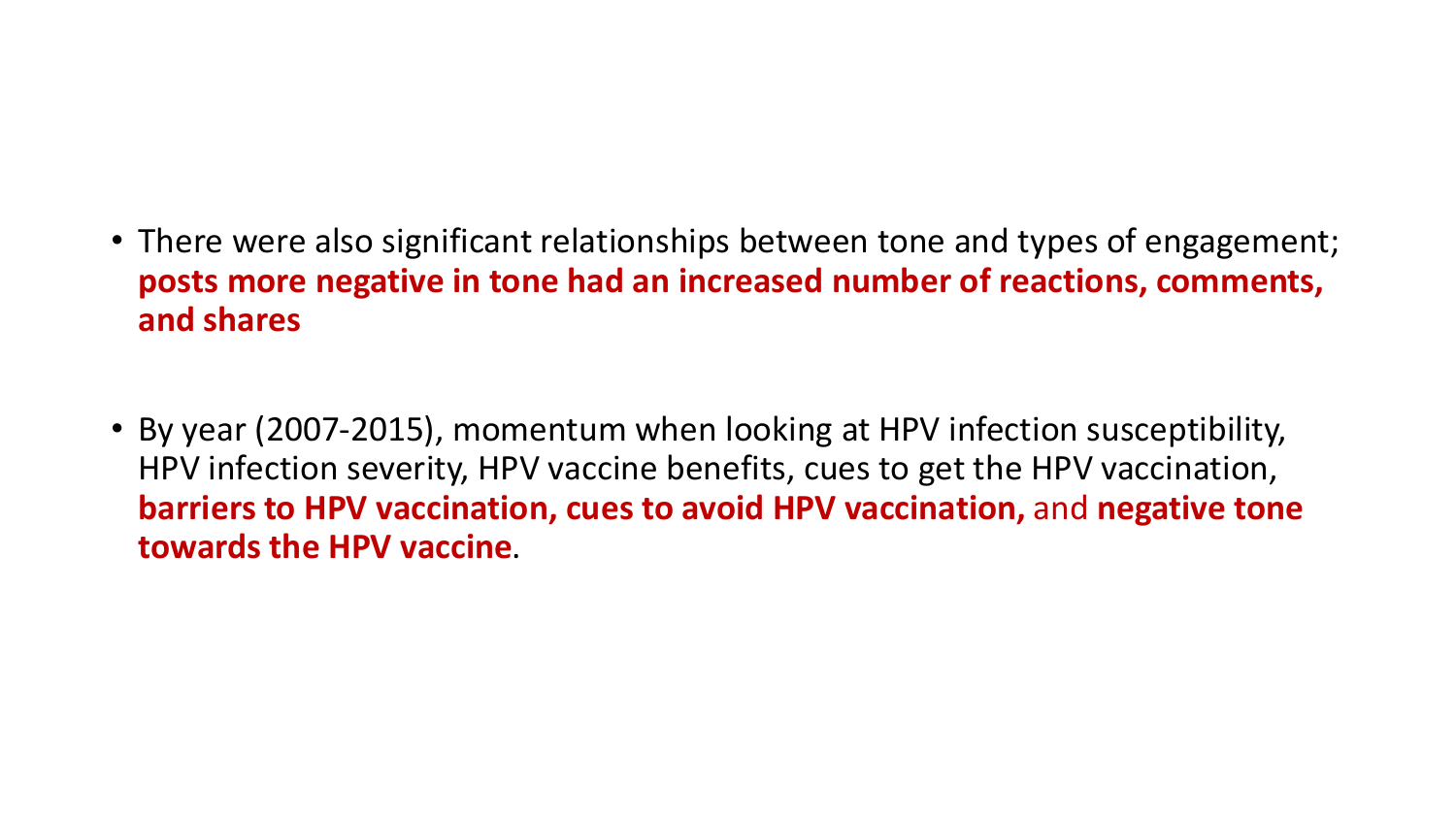



The Murdering of Our Daughters by Dave Hodges

"I just wish someone had warned me about #Gardasil....... My Jasmine would still be here with us." ~ Rhonda Renata (mother of Jasmine Renata)

**July** Like Page

According to the mother of Jasmine Renata, aged 18, her daughter was murdered by #Merck. There was no autopsy, no official recrimination of Merck, just a grieving mother left to bury her only daughter.... Continue Reading

#### **The Murdering of Our Daughters**

Merck and the CDC have determined that 1 out of every 912 who received Gardasil in a large study died. Yet, the cervical cancer death rate is only 1 out of every 40,000 women per year. In other words, girls are better off not taking the shot because the Gardasil shot kills the girls in greater numbers than does the disease it purports to treat ... read more ...



- 11,000 Reactions
- 6,100 Comments
- 329,000 Shares
- Negative tone
- Authored by Facebook page
- No explicit cues to action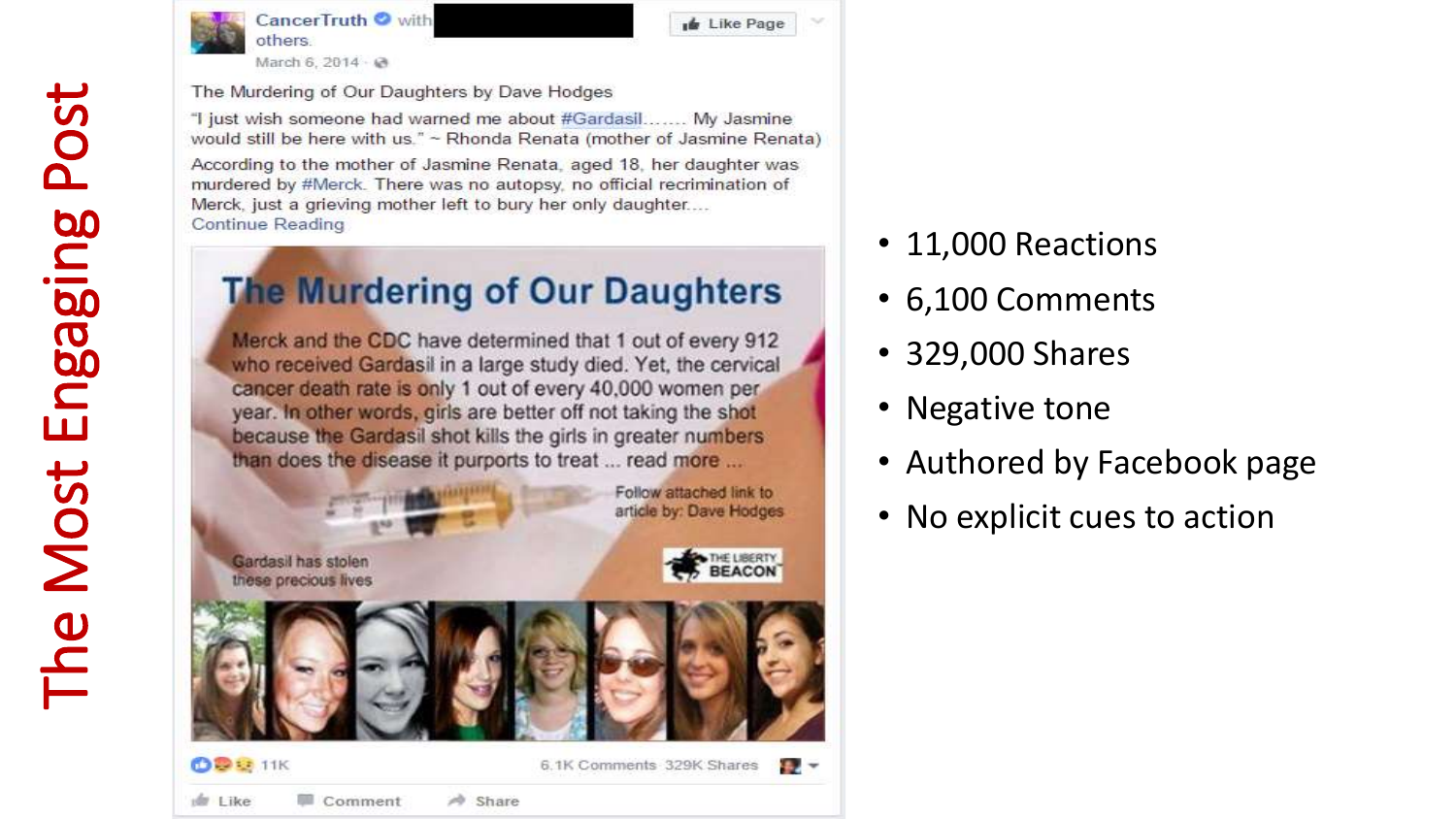## From bad to worse II: Risk amplification of the HPV vaccine on Facebook (Vaccine, Luisi, 2020)

- **HPV vaccine risk amplification messages appeared in 39.5% of posts** (n = 2,568), attenuated in 2.9% of post (n = 186), with the remaining 57.7% (n = 3,752) doing neither.
- Posts with **hyperlinks, negative tone towards the HPV vaccine, and HPV vaccine risk amplifying messages** received significantly greater reactions, comments, and shares.
- **Risk amplifying posts had momentum**.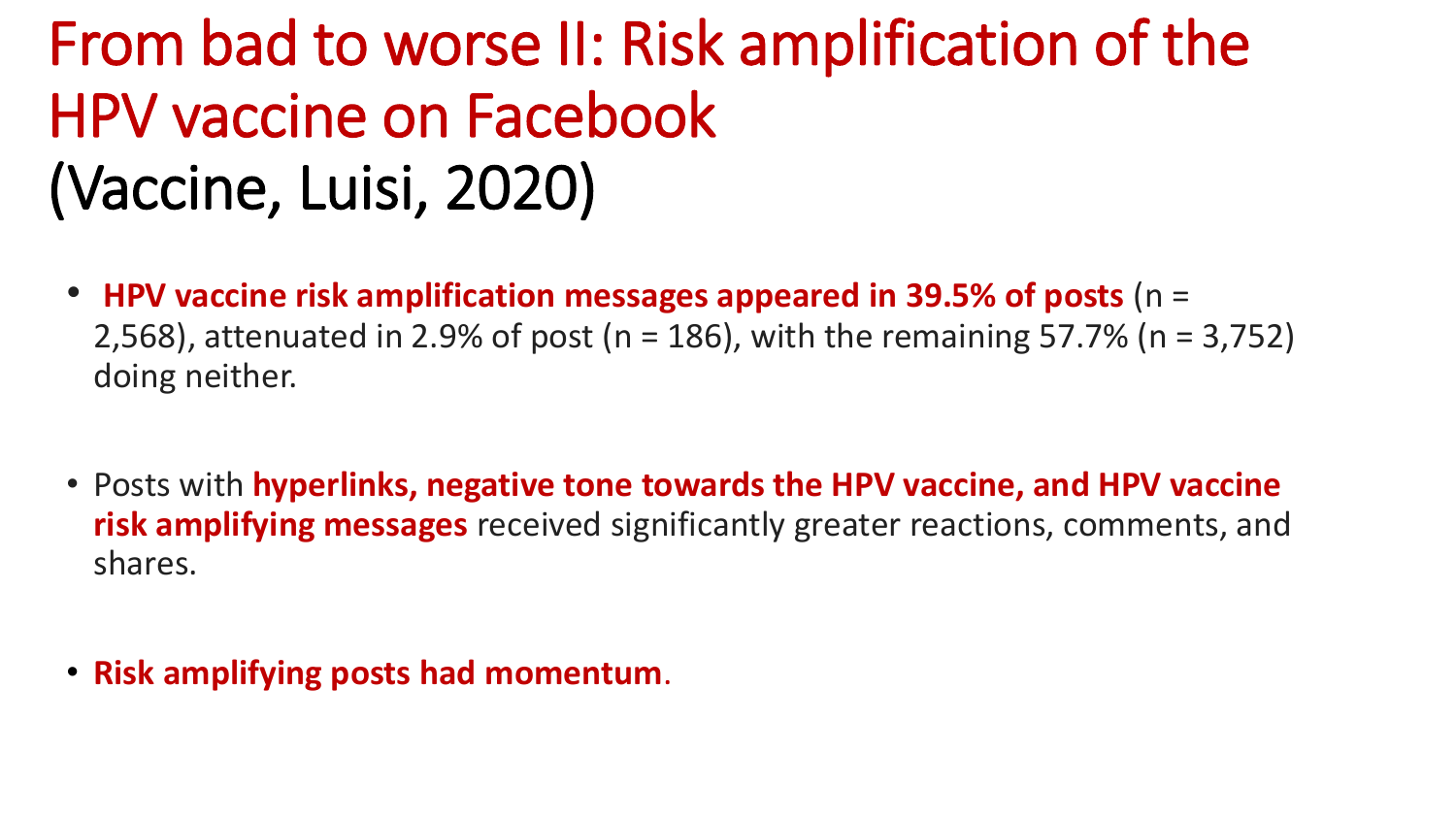## WHAT CAN SOCIAL MEDIA DO FOR US